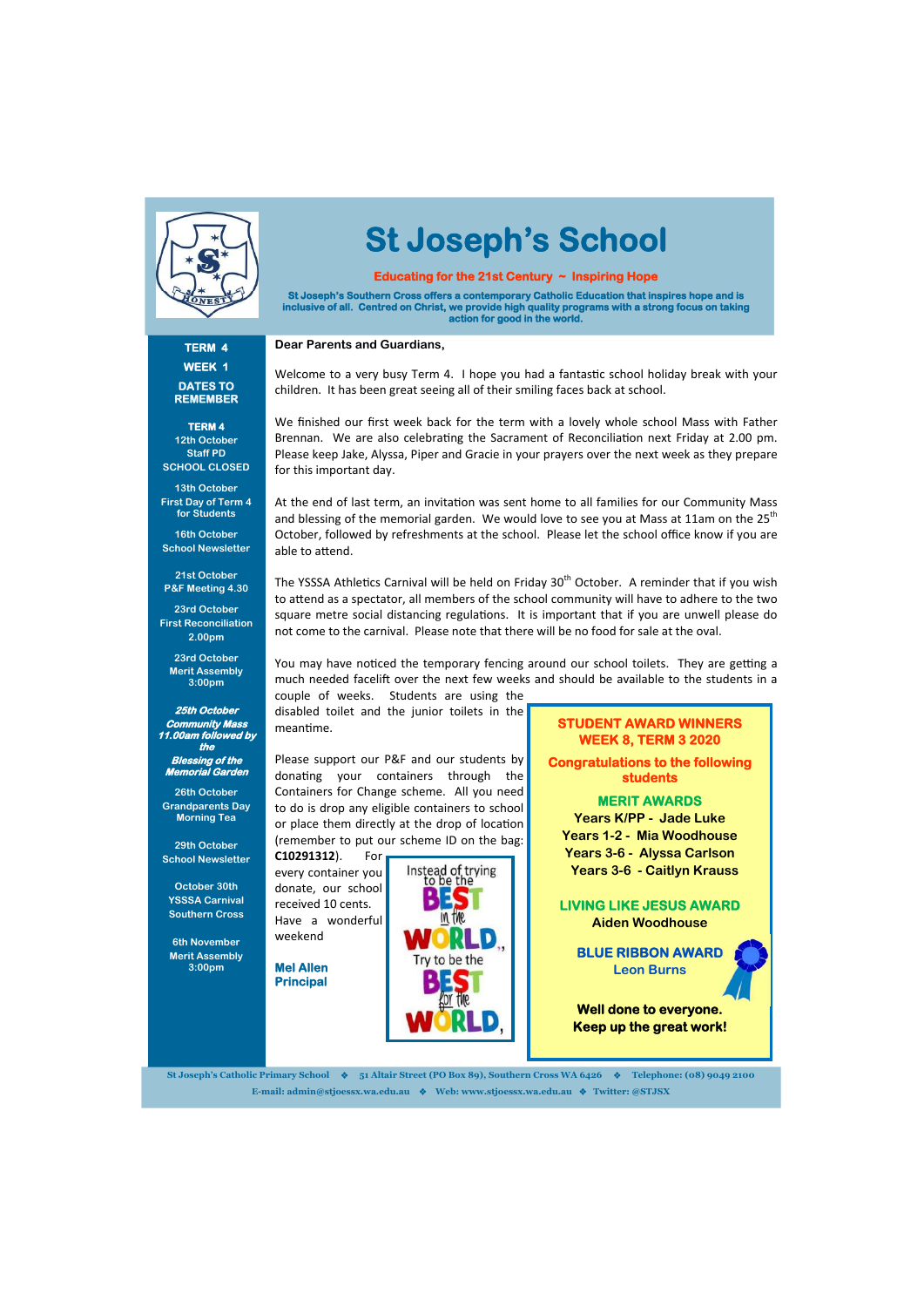**St Joseph's Catholic Primary School** 

*Page 2* 







**Mrs McGoldrick** 

#### **Adventures in the Pre Kindy to Pre-Primary Classroom**

This Term in the Pre Kindy to Pre-Primary class, we have an ice cream and beach theme. Children have enjoyed dressing up and role-playing buying, eating and selling ice creams and playing at the beach. Through play-based learning we have explored and learnt a number of concepts including weight, numbers, shapes and lots more. We have had an absolute blast in Kindy and Pre-Primary and cannot wait for many more fun adventures to happen.

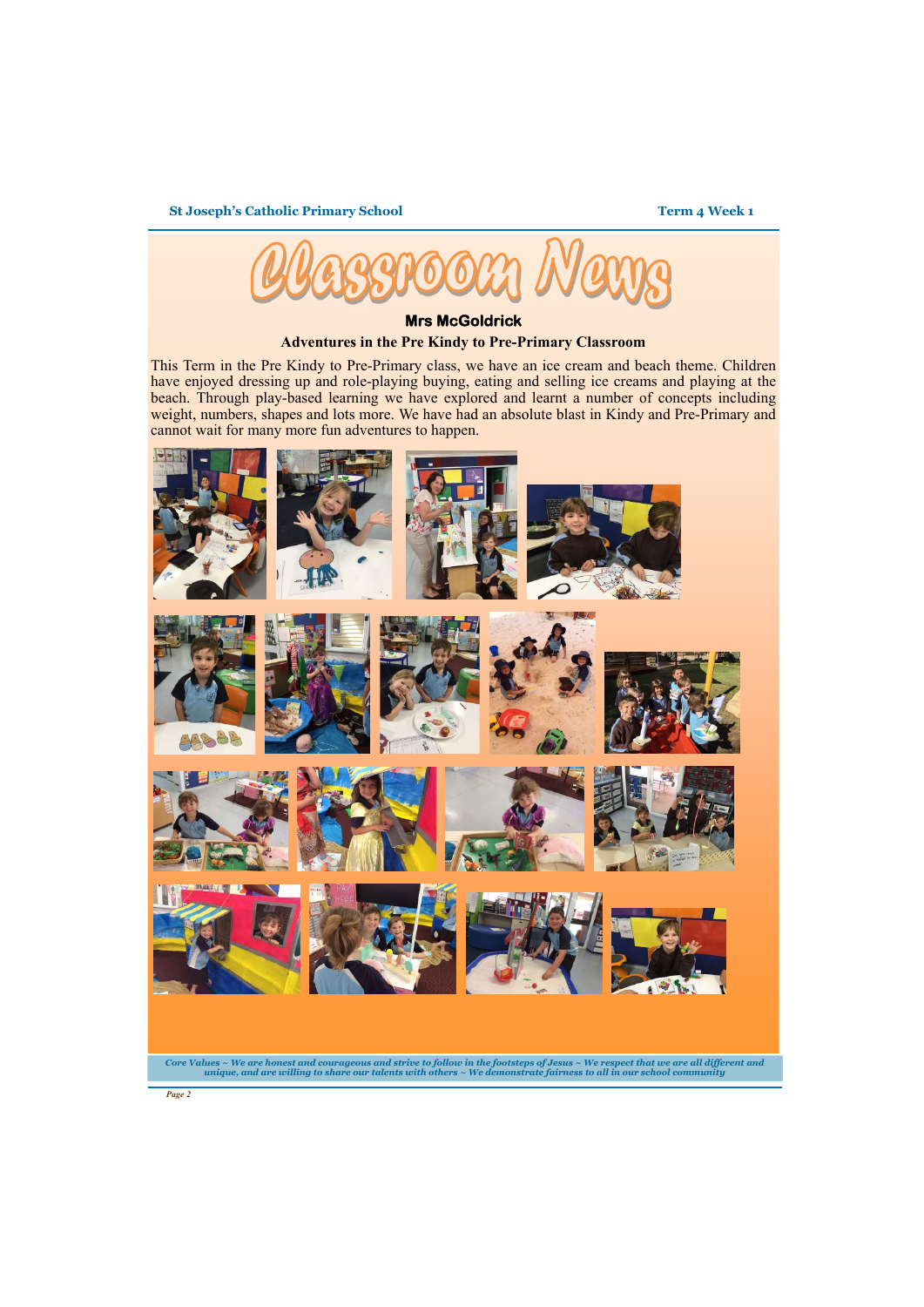*Page 3* 

*Core Values ~ We engage in active learning in a safe and collaborative environment ~ We challenge, motivate and encourage everyone to reach their potential ~ We play our role in protecting God's environment to promote a sustainable future for all* 

#### **Parish News**

**Our Lady of Montserrat Parish** 

**Ph : Southern Cross 9049 1049 Kalgoorlie 9021 2100** 

**E-mail: kalgoorlie@perthcatholic.org.au** 

**Fr. Matthew, Fr. Stephen, Fr. Brennan and Fr. Jeffey**



St Joseph's will be celebrating Grandparents Day on Monday  $26<sup>th</sup>$  October.

> **Weekend Mass Times Saturday 6:30pm**





**Sunday 8:30am** 

#### **Reflection**

Grandparents Day 2020 is celebrated in Australia on October 25. Each year it is celebrated on the last Sunday of the month, with 2020 event falling on the 25th. National Grandparents Day is not just celebrated in Australia but throughout the world too. The aim of National Grandparents Day is to honour grandparents and provide an opportunity to show love for their grandchildren. It helps children become aware of the strength, information and guidance which older people can offer.

#### **Prayer of the Week**

 We ask that you be present in this space.



- Lord, as we prepare for the coming of a new term make us ready, attentive and available to hear you.
- Thank You for the gift of being able to rise each day with the assurance that You walk through it with us.
- Thank You for the gifts of creativity and uniqueness, and the energy to put them to good use.
- May all that we are today, all that we try to do today, may all our encounters, reflections, even the frustrations and failings all be place in your hands.
- May the work we do and the way we do it, bring new hope, new life, and courage to all we come in contact with this term. We thank you, Lord.

We make this prayer through Christ Our Lord, Amen.

#### **St Joseph's Catholic Primary School Term 4 Week 1**